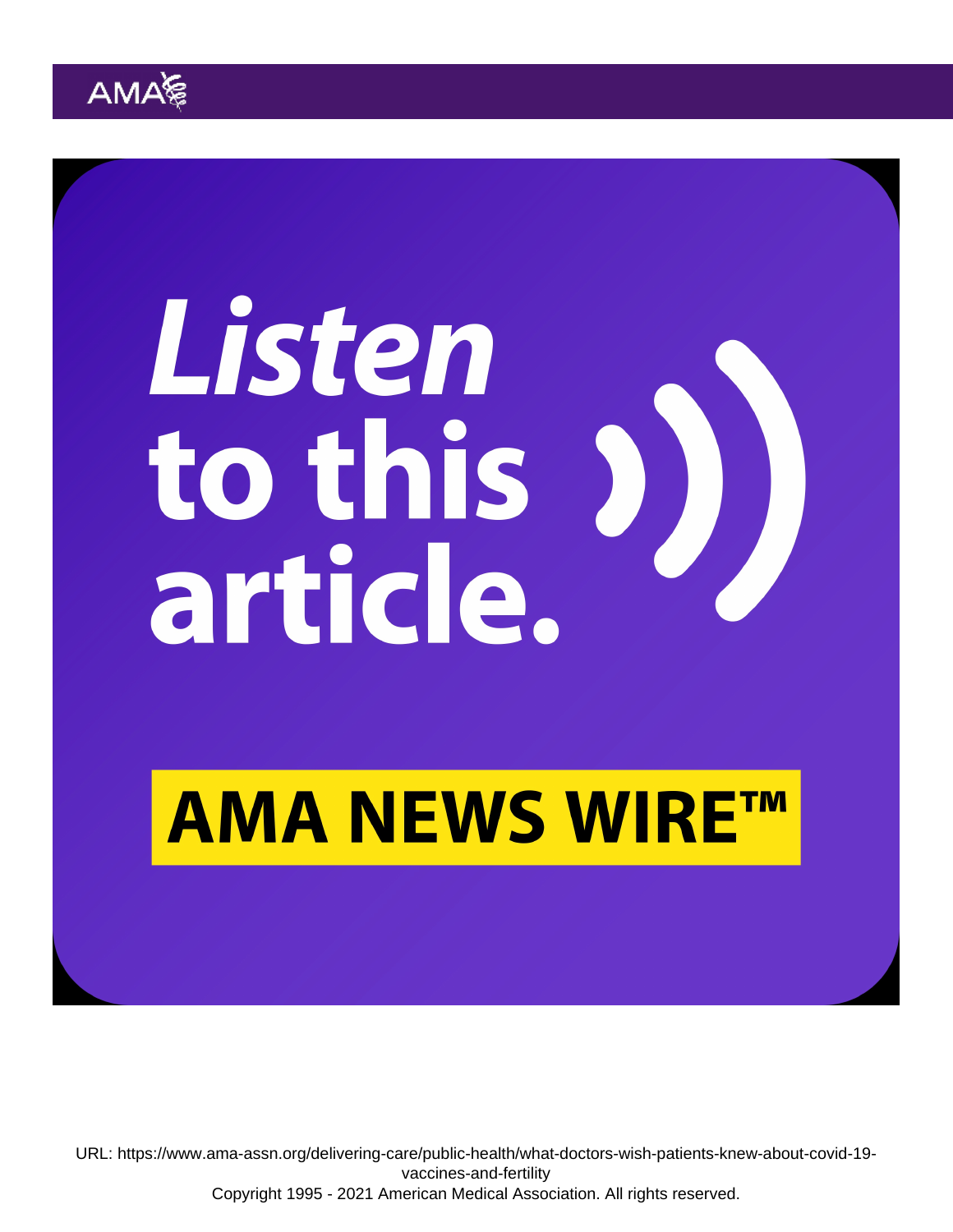AMA News Wire

What doctors wish patients knew about COVID-19 vaccines and fertility

Apr 29, 2022

**Listen on Simplecast** 

While COVID-19 vaccines are effective in preventing severe illness, hospitalization and death from SARS-CoV-2 infection, many people who are eligible have elected to not get vaccinated. This is often due to concerns about possible side effects. One concern emerged when a false report surfaced on social media claiming that getting vaccinated against COVID-19 can cause infertility in women. The truth is COVID-19 vaccines don't affect fertility.

COVID-19 vaccination is recommended by the Centers for Disease Control and Prevention (CDC) for people who are trying to become pregnant now or might become pregnant in the future, as well as their partners. This includes getting a [COVID-19 vaccine booster shot](https://www.ama-assn.org/delivering-care/public-health/what-doctors-wish-patients-knew-about-covid-19-vaccine-boosters) when it's time to get one.

The AMA's [What Doctors Wish Patients Knew™](https://www.ama-assn.org/series/what-doctors-wish-patients-knew) series gives physicians a platform to share what they want patients to understand about today's health care headlines, especially throughout the COVID-19 pandemic.

For this installment, three physicians took time to discuss what patients need to know about fertility and COVID-19 vaccination. These AMA members are:

- Nariman Heshmati, MD, an ob-gyn and senior medical director at the Everett Clinic in Washington.
- Theodore B. Jones MD, a maternal-fetal medicine specialist and director of maternal fetal medicine at Beaumont Hospital in Dearborn, Michigan.
- Lanny F. Wilson, MD, chair of the Physician Well-Being Program at Amita Health in Hinsdale, Illinois and chair of obstetrics and gynecology at Avalon University School of Medicine in Youngstown, Ohio.

# COVID-19 vaccines don't alter fertility

"There is absolutely no reason to be worried about fertility with the COVID-19 vaccine," said Dr. Wilson, emphasizing that vaccines "do not cause infertility and they do not affect fertility one way or

URL: [https://www.ama-assn.org/delivering-care/public-health/what-doctors-wish-patients-knew-about-covid-19](https://www.ama-assn.org/delivering-care/public-health/what-doctors-wish-patients-knew-about-covid-19-vaccines-and-fertility) [vaccines-and-fertility](https://www.ama-assn.org/delivering-care/public-health/what-doctors-wish-patients-knew-about-covid-19-vaccines-and-fertility)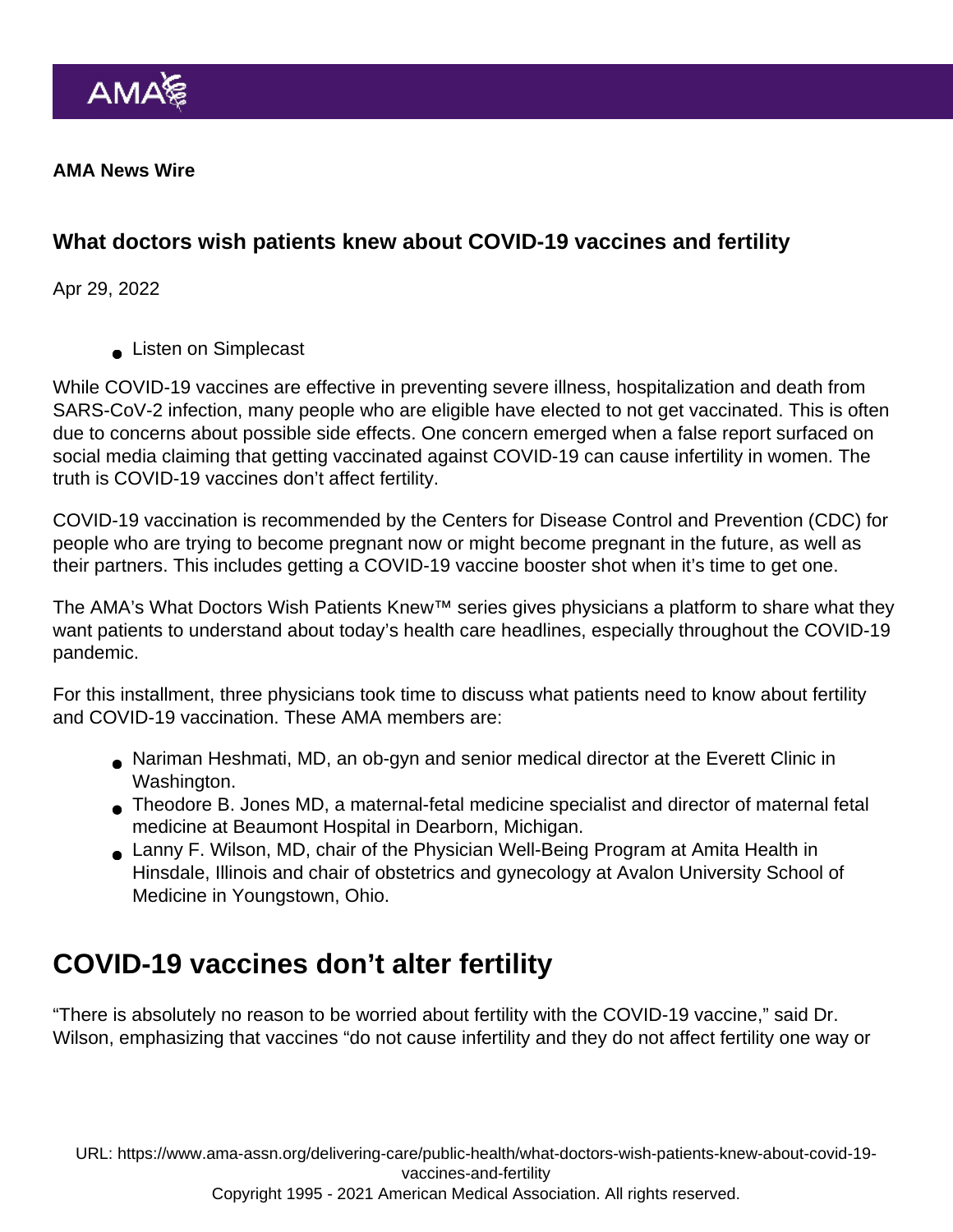the other."

While a [National Institues of Health-funded study has found](https://www.nih.gov/news-events/news-releases/covid-19-vaccination-associated-small-temporary-increase-menstrual-cycle-length-suggests-nih-funded-study) that COVID-19 vaccination is linked to a small, temporary rise in the menstrual cycle, "no scientific evidence supports that COVID-19 vaccines will cause fertility problems," said Dr. Jones. She that "both of the primary vaccine types—the mRNA and the adenovirus vaccine—don't have mechanisms that would seem to relate to reproductive function."

 "We now have studies that have looked at groups of patients who are being evaluated for fertility or infertility, and vaccination status does not appear to alter fertility based on whether they receive the vaccination or not."

"We are also getting more data from ongoing trials that are increasing our confidence in the COVID-19 vaccine's safety profile," said [Dr. Heshmati.](https://www.ama-assn.org/residents-students/specialty-profiles/what-it-s-obstetrics-and-gynecology-shadowing-dr-heshmati) "In a study from the Icahn School of Medicine at Mount Sinai that looked at fertility outcomes after COVID-19 vaccination—including egg quality, embryo quality and development, pregnancy rates, and early miscarriage—there was no difference between those who received COVID-19 vaccination and those who did not."

### Get a COVID-19 vaccine booster

"Once you have completed the initial COVID vaccination series, a booster dose is recommended," said Dr. Heshmati, noting that "the booster doesn't have to be the same brand of the covid vaccine you originally received."

"However, of the different COVID-9 vaccinations that are available, mRNA COVID-19 vaccines are preferred over the Johnson & Johnson COVID-19 vaccine during pregnancy," he said. "While we are talking about mRNA vaccines, it's important to know that these aren't live vaccines. They don't alter DNA and they don't have an adjuvant to enhance efficacy."

### Vaccination has benefits for the baby too

When that time does come and a person gets pregnant, the COVID-19 vaccines can also benefit the baby.

"The antibodies start passing through while the baby's still inside the womb," said Dr. Wilson. "And if a person chooses to breastfeed, then those same antibodies continue to be passed through the breast milk as well."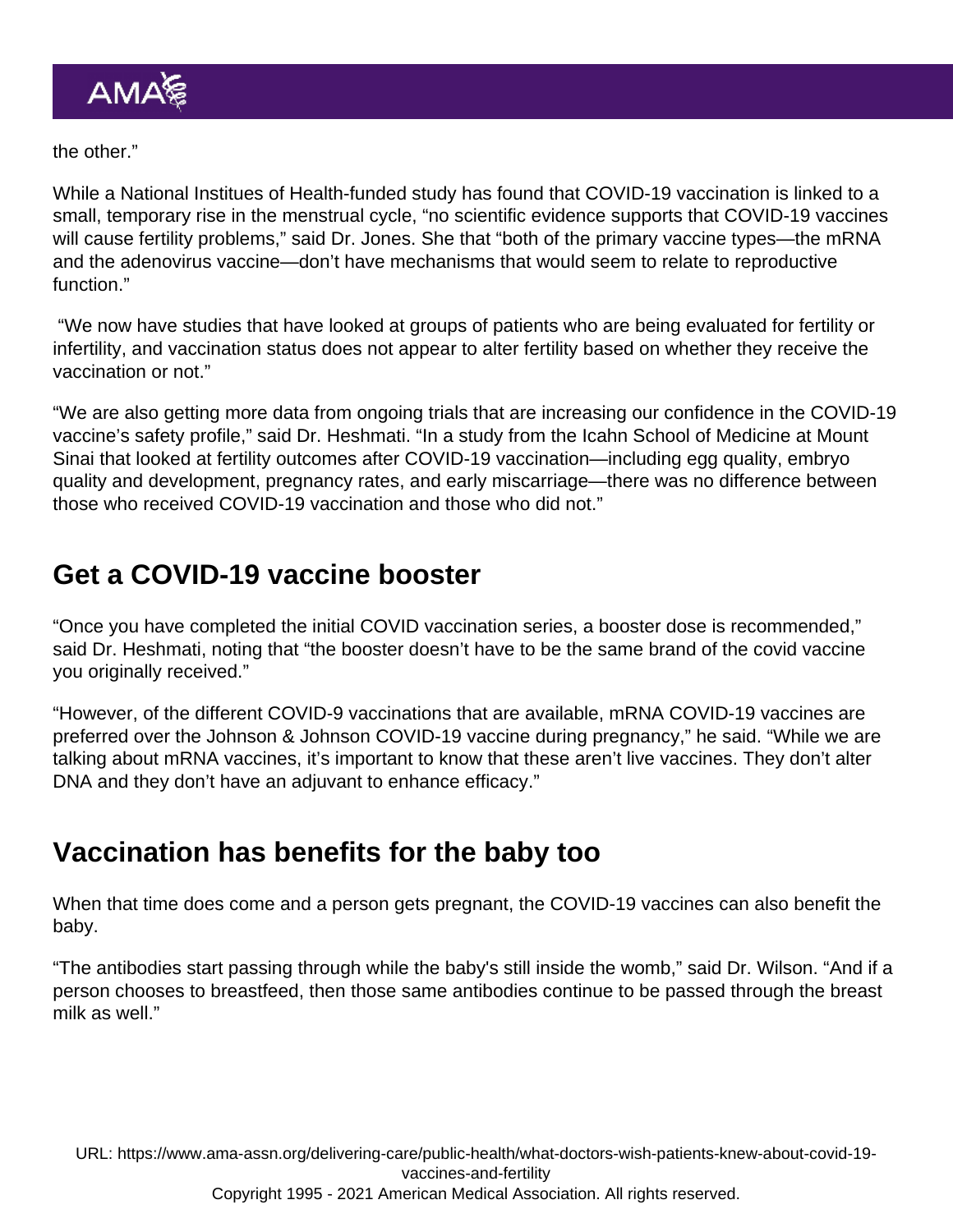"We know that antibodies cross the placenta and through the breast milk when breastfeeding, and we believe that has a protective effect," said Dr. Heshmati, adding that in a recent "study from 20 pediatric hospitals, the CDC found that COVID-19 vaccination during pregnancy reduced the risk of infants being hospitalized with COVID-19 by 61%."

"That's always a bonus element of vaccinations—we can use it as a mechanism to pass the protection of the pregnant patient over to the baby," said Dr. Jones "That gives that baby some measure of protection for, we hope, a period of time long enough for it to be able to receive its own vaccination at some point."

### The real concern is COVID-19

"The main point here is that getting COVID-19 can be dangerous—more so if you are pregnant," said Dr. Heshmati. "With each passing day, we get more and more information and data that says the COVID-19 vaccination is safe and effective in pregnancy."

"I would encourage everyone who is pregnant or considering a pregnancy to get their COVID vaccination not only for their safety but for the safety of their future child," he said.

"We are still probably at far less than 50% of pregnant patients getting vaccinated, which is up from the one in three that we were at about six months ago, but not by a whole lot," said Dr. Jones. "We still have a lot of work to do to help the pregnant patients feel comfortable about receiving vaccinations."

# Get evaluated for infertility

"There can be lots of things that affect fertility and that's why there's an evaluation that looks at different causes," said Dr. Jones. "It's looking at issues related to things like sperm function and whether the egg is normal in terms of its consistency and appearance."

It's also about "looking at hormonal issues that could impact fertility. You could also look at issues related to inflammation and related to immunological factors that could affect it," he said. "It's a whole specialty dedicated to working with individuals who are having difficulty conceiving on their own."

"A good examination with an obstetrician-gynecologist or your trusted primary care physician allows for a conversation about your future fertility," said Dr. Wilson. These examinations are good to "make sure that your blood pressure is OK before you become pregnant or to make sure that you don't have diabetes."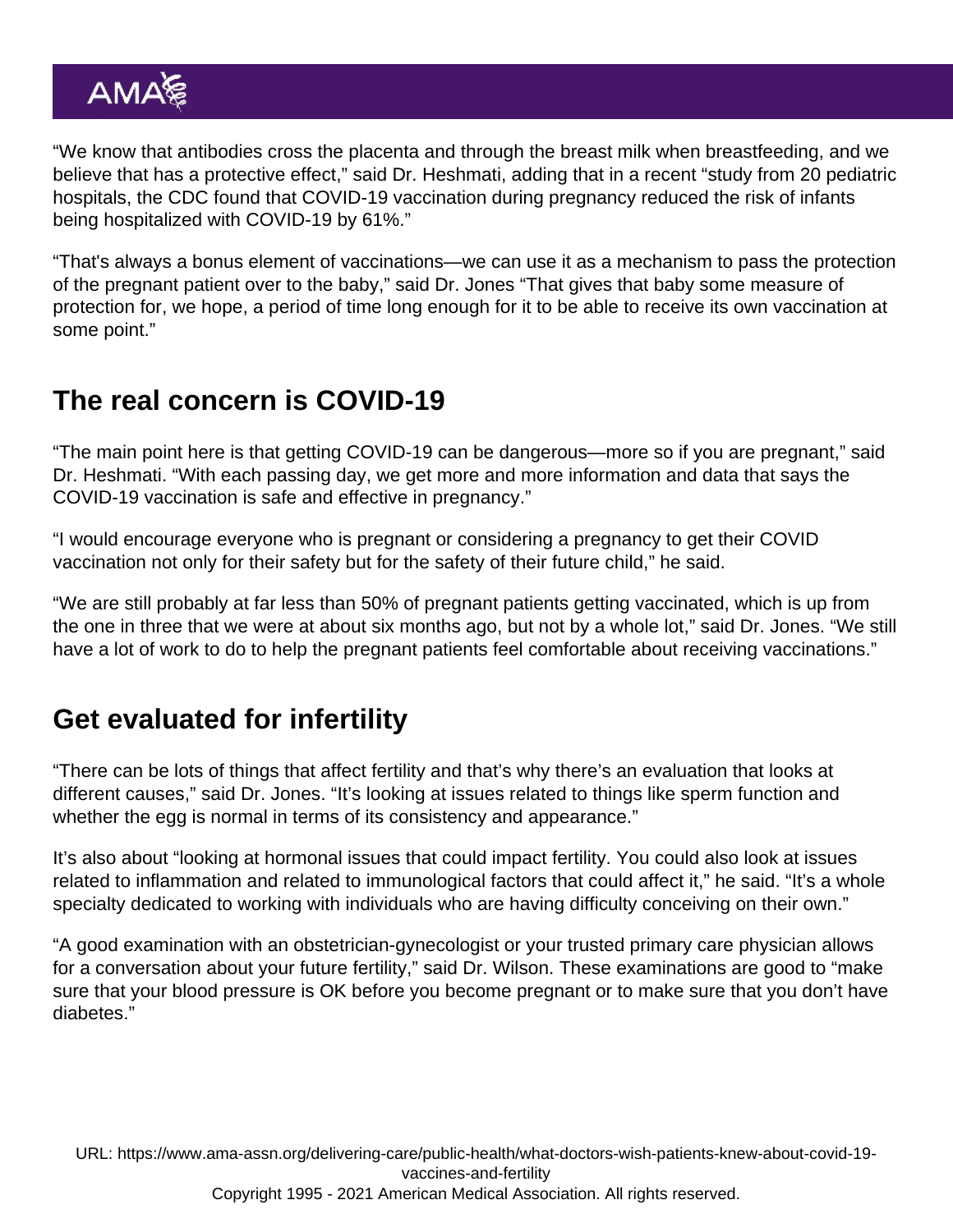This also requires everyone "to be up to date on their vaccinations," he said. "We're talking of course about the COVID-19 vaccine, but the other vaccines should be up to date too as they prepare for pregnancy because we know that during pregnancy, people's immune response is decreased."

#### Bring your concerns to your doctor

Like what many teachers have taught their students, there are no stupid questions, so please ask if concerned.

"It is really important that patients bring up their concerns. Sometimes we hesitate to ask questions as if we're not trying to be contrary, but that is what physicians and other health professionals are there for," said Dr. Jones. "They're there to try to help answer those questions and point that person in the right direction to be able to find additional information.

"And, of course, our professional organizations are doing a good job of getting information to patients as quickly as possible to really allow them to be able to have something in that patient's hands that they can read and it's not confusing," he added.

#### Allow doctors time to gather information

"For the entirety of this pandemic, the physician community has been really challenged by the difficulty to keep pace with rumors, innuendos and just plain incorrect information that gets to our patients and their families and makes it very challenging to be able to counteract it after it's out there," said Dr. Jones. "It creates vaccine hesitancy and it's primarily caused by someone hearing about a person who had a particular problem after vaccination."

"What we always do is we have to allow ourselves some time to gather enough information to be able to factually and critically look at a particular problem," he explained. "When we did gather information, that's when we found these claims of COVID-19 vaccines causing infertility just do not appear to be credible."

## Vaccination's important to starting a family

As mask requirements are rolled back, "there will be individuals who we will encounter who have not been vaccinated and are not wearing masks," said Dr. Jones. "They will potentially be at risk for passing the virus from themselves to another person, even as an asymptomatic carrier of the virus."